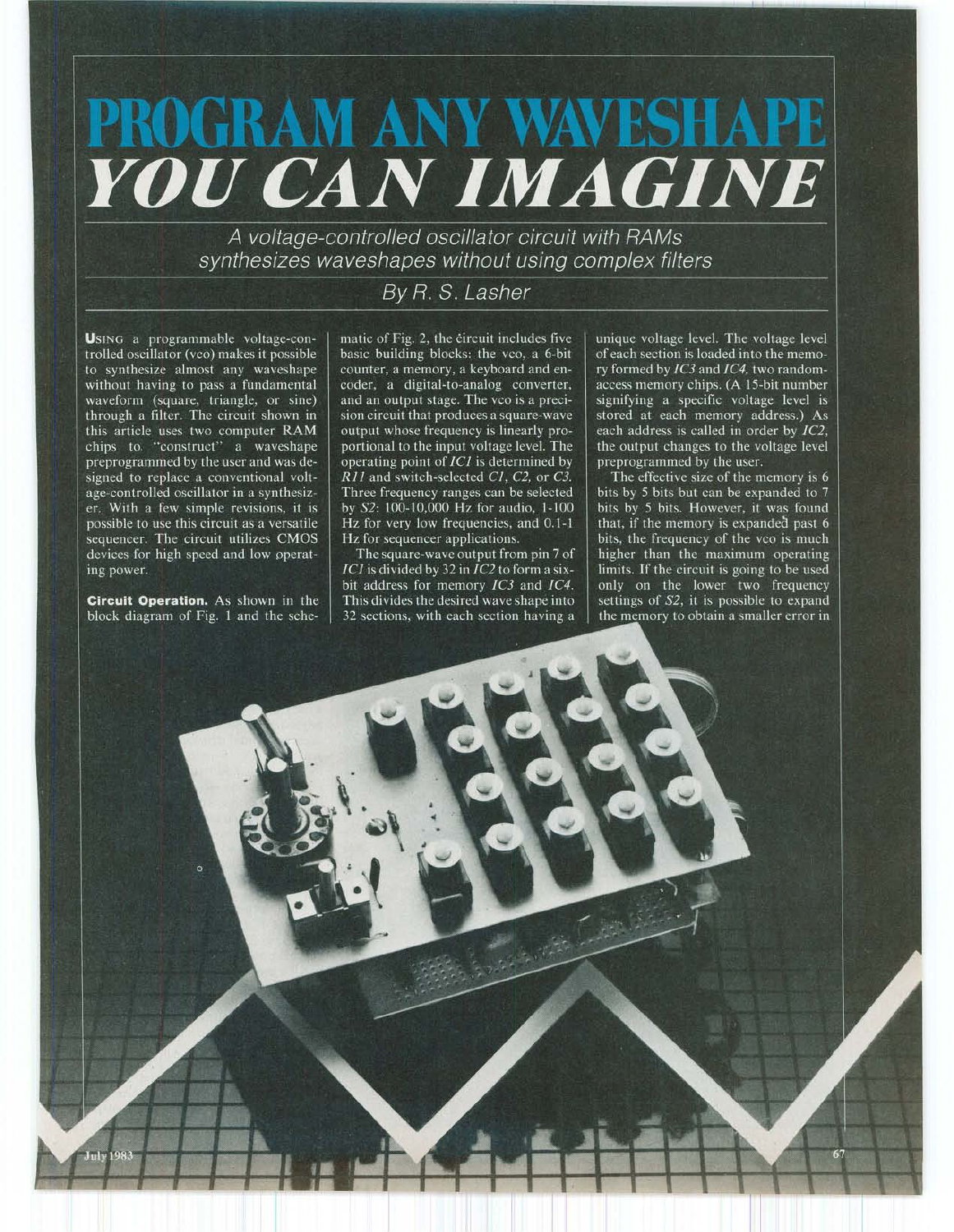## ... PROGRAM ANY WAVESHAPE

the final output. It should be kept in mind, however, that for each address of memory, a voltage level will have to be keyed in. This will make it necessary to key in 128 numbers.

Digital-to-analog converter *IC5*  changes the digital output to an analog current signal. The latter is then converted into a voltage signal suitable for use in a voltage-controlled synthesizer by op amp *IC6.* 

To enter a waveform into the memory, the memory should be switched into the WRITE mode by applying a high (via *S2B)* to pins 8 and 6 of *IC8.* The 6-bit counter, *IC2,* should be reset to zero by applying a high to pin 2 of *IC2* via *S4.*  The 16-key keyboard is decoded by /C7. As a key is closed, IC7 sends a data available signal to *IC8A.* If READ/WRITE switch *S2* is in the WRITE mode, a high is passed to *IC8,* and the gate will produce a low at pin 10 when the data is to be written into the memory. This is done because, if the data or the address is changed while the memory is in the WRITE mode, the data could be lost. Therefore, after the data is stabilized, the READ/WRITE signal is brought low to begin the next address.

The keyboard is comprised of 16 keys, used to program *IC3,* and SHIFT key *S3,* which will program *IC4.* The SHIFT key allows the use of just 16 keys instead of 32. The 16 keys are debounced by an internal circuit of *IC7*  and *C5.* This capacitor also controls the time delay between the data output signals and the data-available signal, since *C6* controls the sampling rate of /C7.

When there are no keys depressed, the output enable, pin 14, is forced into a low state. This forces the data output pins into a high-impedance or a threestate mode. When a key is depressed, the data-available signal goes high and, if the READ/WRITE switch is in a WRITE position, *IC8* produces a low signal. This enables the output pins into their respective levels, depending on which key is depressed.

**Construction.** The oscillator can be wire-wrapped using lengths of wire that are as short as possible. Keep in mind that, when an output frequency above 10 kHz is desired, there will be a signal above 500 kHz passing through the *S2*  circuit, so keep these leads as short as possible. Handle all CMOS chips with



**"A number of vco's can be used to create a series of waveforms that will generate avant garde music."** 

care to prevent static breakdown. A grounded metal enclosure should be used to reduce any r-f interference generated by *ICJ.* 

The power supply can be any source of voltage between  $\pm 4$  and  $\pm 6$  volts dc, with a typical circuit that can be used shown in Fig. 3.

**Use.** The circuit can be used in either of three modes: as a vco, as an envelope generator (which is essentially a lowfrequency signal), or as a sequencer. Other than the programmability, there is very little difference between this vco and any other.

To program the circuit, use a graph having 32 divisions vertically (voltage) and 64 divisions horizontally (time) and sketch the desired waveform between these bounds. With READ/WRITE switch *S2* set to WRITE, depress *S4* to RESET the system to zero, then use the keyboard to enter the voltage value at each horizontal division. If the voltage scale exceeds 15 units, use the SHIFT switch  $(S3)$  to add 16 to the key number.

To convert the circuit to a sequencer, break the connection between pins 2 and 3 of *IC2,* and connect pin 3 to parallel-connected pins 1 and 2 of a spare gate within quad gate *IC8.* This forms an inverter. Connect the output of this inverter at pin 3 to pin 13, one input of another spare gate within *IC8.* 

Remove the lead coming from *S2A* at pin 1 of *IC2,* and connect the switch lead to pin 12 of *IC8.* Both inputs to this gate are now made. The output at pin 11 will be the inverse of the clock signal when the counter is in the first 64 counts. When the seventh bit goes high, the gate *(IC8)* will be inhibited and the count will stop if pin 11 of *IC8* is connected to pin 1 of *IC2.* 

To start the sequence, apply a high to pin 2 of *IC2* via RESET pushbutton *S4.*  This will reset the counter and force the seventh bit low, allowing clock signals to pass through *IC8.* Counter *IC2* con-